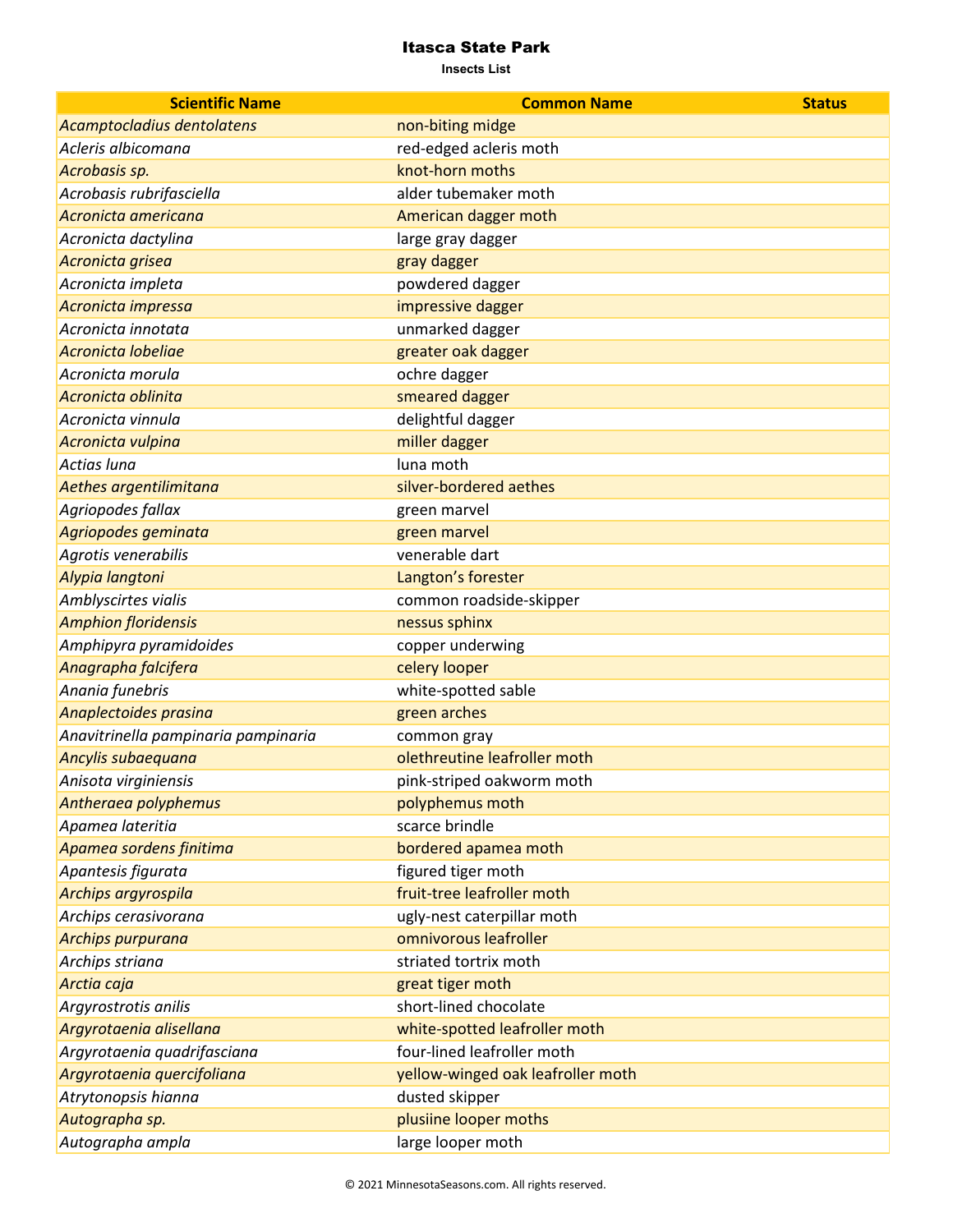| <b>Scientific Name</b>                  | <b>Common Name</b>             | <b>Status</b> |
|-----------------------------------------|--------------------------------|---------------|
| Autographa bimaculata                   | two-spotted looper moth        |               |
| Autographa precationis                  | common looper moth             |               |
| Automeris io                            | io moth                        |               |
| Baileya doubledayi                      | Doubleday's baileya moth       |               |
| <b>Bellura gortynoides</b>              | white-tailed diver moth        |               |
| Bellura obliqua                         | cattail borer moth             |               |
| Biston betularia cognataria             | pepper and salt geometer       |               |
| Caenurgina crassiuscula                 | clover looper moth             |               |
| Caenurgina erechtea                     | forage looper moth             |               |
| Callophrys niphon                       | eastern pine elfin             |               |
| Callopistria cordata                    | silver-spotted fern moth       |               |
| Callopistria mollissima                 | pink-shaded fern moth          |               |
| Callosamia promethea                    | promethea moth                 |               |
| Calyptra canadensis                     | Canadian owlet                 |               |
| Campaea perlata                         | pale beauty                    |               |
| Capis curvata                           | curved halter moth             |               |
| Capsula subflava                        | yellow sedge borer moth        |               |
| Caripeta angustiorata                   | brown pine looper moth         |               |
| Caripeta divisata                       | gray spruce looper moth        |               |
| Carterocephalus palaemon                | Arctic skipper                 |               |
| Catocala briseis                        | briseis underwing              |               |
| Catocala cerogama                       | yellow-banded underwing        |               |
| Catocala concumbens                     | pink underwing                 |               |
| Catocala ilia                           | ilia underwing                 |               |
| Catocala relicta                        | white underwing                |               |
| Catocala unijuga                        | once-married underwing         |               |
| Celastrina argiolus ladon pseudargiolus | spring azure                   |               |
| Celypha cespitana                       | celypha moth                   |               |
| Cerastis salicarum                      | willow dart                    |               |
| Ceratomia amyntor                       | elm sphinx                     |               |
| Ceratomia undulosa                      | waved sphinx                   |               |
| Charadra deridens                       | laugher moth                   |               |
| Chilo plejadellus                       | rice stalk borer moth          |               |
| Chionodes lugubrella                    | twirler moth                   |               |
| Chionodes praeclarella                  | twirler moth                   |               |
| Choristoneura conflictana               | large aspen tortrix            |               |
| Choristoneura fractivittana             | broken-banded leafroller moth  |               |
| Choristoneura fumiferana                | eastern spruce budworm         |               |
| Choristoneura pinus                     | jack pine budworm moth         |               |
| Choristoneura rosaceana                 | oblique-banded leafroller moth |               |
| Chytonix palliatricula                  | cloaked marvel                 |               |
| Clepsis melaleucana                     | black-patched clepsis moth     |               |
| Clepsis peritana                        | garden tortrix                 |               |
| Clepsis persicana                       | white triangle tortrix         |               |
| Colias eurytheme                        | orange sulphur                 |               |
| Colias interior interior                | pink-edged sulphur             |               |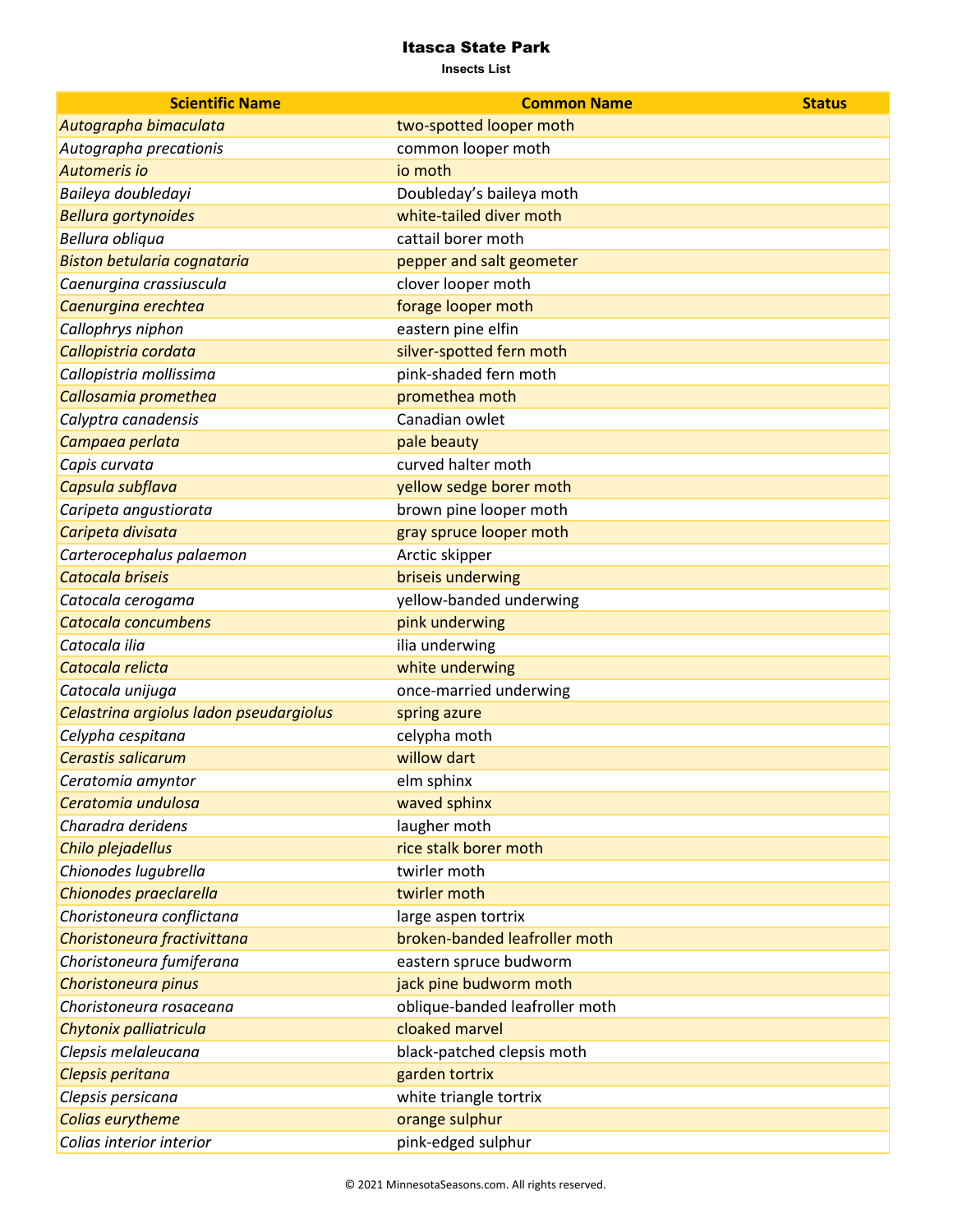| <b>Scientific Name</b>            | <b>Common Name</b>           | <b>Status</b> |
|-----------------------------------|------------------------------|---------------|
| Colias philodice philodice        | clouded sulphur              |               |
| Cordulia shurtleffii              | American emerald             |               |
| Crambus perlella                  | yellow satin veneer          |               |
| Cucullia sp.                      | hooded owlets                |               |
| Cycnia tenera                     | delicate cycnia              |               |
| Danaus plexippus                  | monarch                      |               |
| Darapsa pholus                    | azalea sphinx                |               |
| Dasychira dorsipennata            | sharp-lined tussock moth     |               |
| Dasychira pinicola                | pine tussock moth            |               |
| Dasychira vagans                  | variable tussock moth        |               |
| Desmia funeralis                  | grape leaffolder moth        |               |
| Diachrysia aereoides              | dark-spotted looper moth     |               |
| Diachrysia balluca                | <b>Hologram Moth</b>         |               |
| Dichomeris aleatrix               | buffy dichomeris             |               |
| Dichomeris ligulella              | palmerworm moth              |               |
| Dioryctria ponderosae             | ponderosa twig moth          |               |
| Donacaula sp.                     | crambid snout moths          |               |
| Dryocampa rubicunda               | rosy maple moth              |               |
| Dyspteris abortivaria             | bad-wing moth                |               |
| Elophila ekthlipsis               | nymphula moth                |               |
| Elophila gyralis                  | waterlily borer moth         |               |
| Enargia decolor                   | aspen twoleaf tier moth      |               |
| Enargia infumata                  | smoked sallow                |               |
| Endothenia nubilana               | olethreutine leafroller moth |               |
| Ennomos magnaria magnaria         | maple spanworm moth          |               |
| Epargyreus clarus                 | silver-spotted skipper       |               |
| Erynnis sp.                       | duskywings                   |               |
| Erynnis horatius                  | Horace's duskywing           |               |
| Erynnis icelus                    | dreamy duskywing             |               |
| Erynnis juvenalis                 | Juvenal's duskywing          |               |
| Eubaphe mendica                   | beggar moth                  |               |
| Euchlaena effecta                 | effective euchlaena moth     |               |
| Euchlaena irraria                 | least-marked euchlaena moth  |               |
| Euchlaena johnsonaria johnsonaria | Johnson's euchlaena moth     |               |
| Euchlaena obtusaria               | obtuse euchlaena moth        |               |
| Euchlaena pectinaria              | forked euchlaena moth        |               |
| Euchlaena tigrinaria              | mottled euchlaena moth       |               |
| Euclea delphinii                  | spiny oak-slug moth          |               |
| Euclidia cuspidea                 | toothed somberwing           |               |
| Eucopina monitorana               | red pine coneborer moth      |               |
| Eudryas unio                      | pearly wood-nymph            |               |
| Eueretagrotis sigmoides           | sigmoid dart                 |               |
| <b>Euphyes vestris</b>            | Dun skipper                  |               |
| Eurois astricta                   | great brown dart             |               |
| Eurois occulta                    | great brocade                |               |
| Eusarca confusaria                | confused eusarca             |               |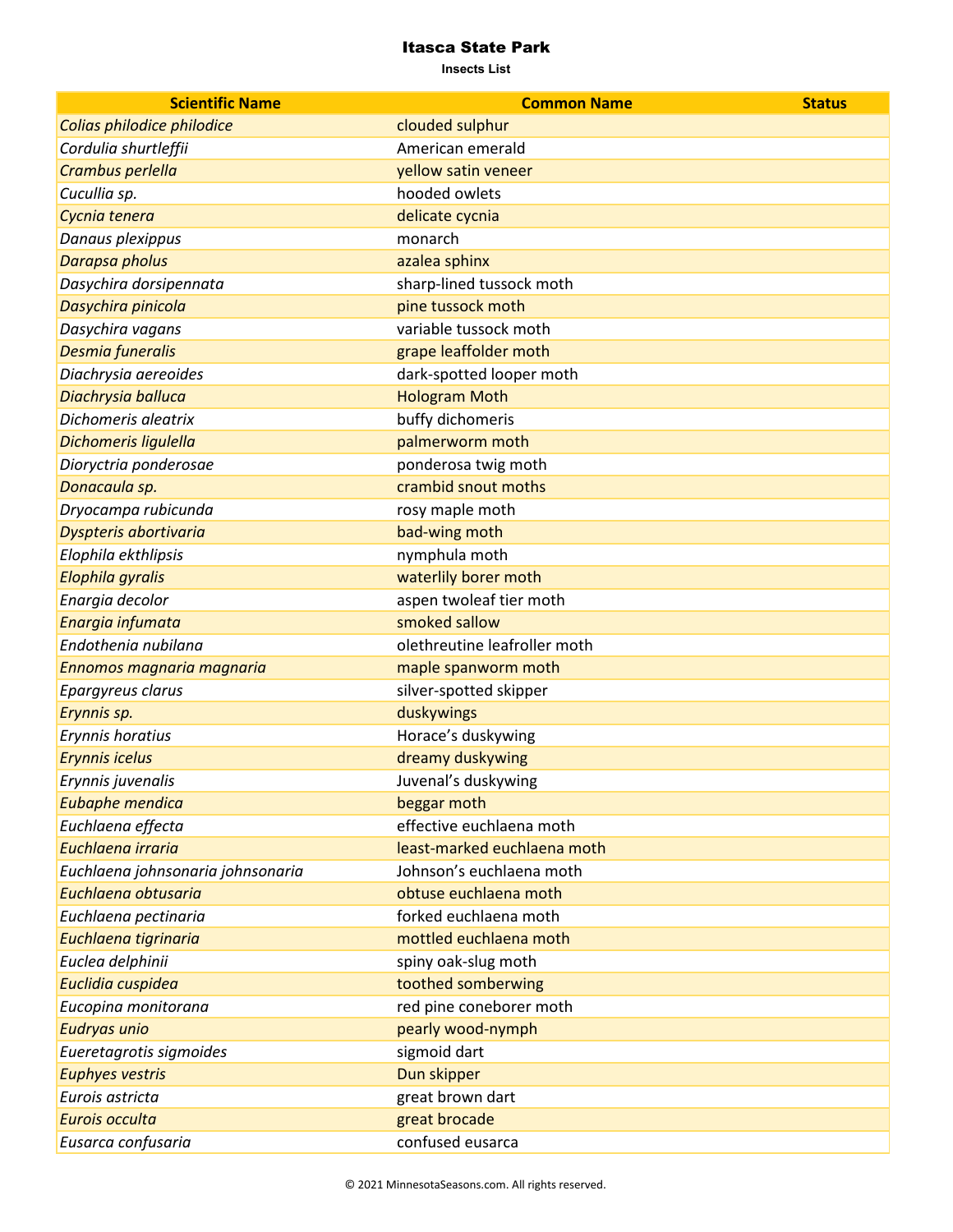| <b>Scientific Name</b>        | <b>Common Name</b>           | <b>Status</b> |
|-------------------------------|------------------------------|---------------|
| Eutrapela clemataria          | curved-toothed geometer moth |               |
| Euxoa auxiliaris              | army cutworm moth            |               |
| Everes amyntula               | western tailed-blue          |               |
| Everes comyntas               | eastern tailed-blue          |               |
| Feltia jaculifera             | dingy cutworm moth           |               |
| Feltia mollis                 | delicate cutworm moth        |               |
| Feltia subgothica             | subgothic dart               |               |
| Fishia illocata               | wandering brocade moth       |               |
| Grammia virgo                 | virgin tiger moth            |               |
| Grammia virguncula            | little virgin tiger moth     |               |
| Gypsonoma fasciolana          | willow-and-poplar leafroller |               |
| Haematopis grataria           | chickweed geometer           |               |
| Halysidota tessellaris        | banded tussock moth          |               |
| Haploa sp.                    | haploa                       |               |
| Haploa confusa                | confused haploa              |               |
| Haploa lecontei               | Leconte's haploa             |               |
| Harrisimemna trisignata       | Harris' three-spot           |               |
| Hemaris diffinis              | snowberry clearwing          |               |
| <b>Hemaris thysbe</b>         | hummingbird clearwing        |               |
| Hesperia sassacus             | Indian skipper               |               |
| Heterophleps triguttaria      | three-spotted fillip         |               |
| Hyalophora cecropia           | cecropia moth                |               |
| Hyalophora columbia           | Columbia silkmoth            |               |
| Hyles gallii                  | galium sphinx                |               |
| <b>Hyles lineata</b>          | white-lined sphinx           |               |
| Hypena baltimoralis           | <b>Baltimore snout</b>       |               |
| Hypena deceptalis             | deceptive snout              |               |
| Hypena palparia               | mottled snout                |               |
| Hyphantria cunea              | fall webworm                 |               |
| Hypoprepia fucosa             | painted lichen moth          |               |
| Hypoprepia miniata            | scarlet-winged lichen moth   |               |
| Idia aemula                   | common idia moth             |               |
| <b>Idia americalis</b>        | American idia moth           |               |
| Idia lubricalis               | glossy black idia moth       |               |
| <b>Idia rotundalis</b>        | rotund idia moth             |               |
| Lacanobia atlantica           | Atlantic arches moth         |               |
| Lacinipolia lorea             | bridled arches moth          |               |
| Lacinipolia lustralis         | cutworm or dart moth         |               |
| Lacinipolia olivacea          | olive arches moth            |               |
| Lacinipolia renigera          | bristly cutworm moth         |               |
| Lambdina fervidaria athasaria | spring hemlock looper        |               |
| Lambdina fiscellaria          | hemlock looper moth          |               |
| Laothoe juglandis             | walnut sphinx                |               |
| Lapara bombycoides            | northern pine sphinx         |               |
| Leucania inermis              | unarmed wainscot             |               |
| Leucania pseudargyria         | false wainscot               |               |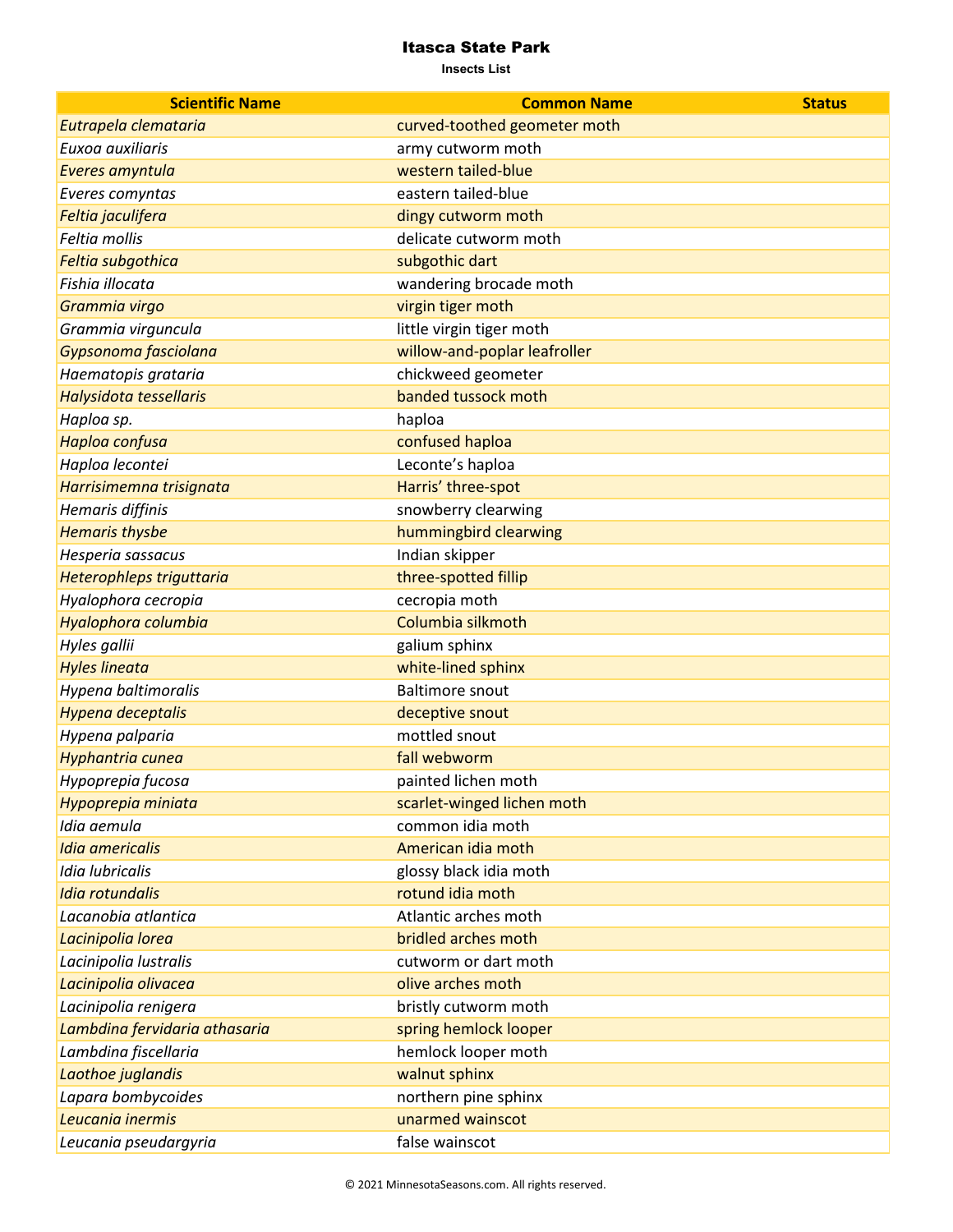| <b>Scientific Name</b>        | <b>Common Name</b>           | <b>Status</b> |
|-------------------------------|------------------------------|---------------|
| Leuconycta diphteroides       | green leuconycta moth        |               |
| Limnaecia phragmitella        | shy cosmet moth              |               |
| Lithacodes fasciola           | yellow-shouldered slug moth  |               |
| Lithomoia germana             | American brindle moth        |               |
| Lithophane baileyi            | Bailey's pinion moth         |               |
| Lithophane fagina             | hoary pinion                 |               |
| Lophocampa maculata           | spotted tussock moth         |               |
| Loxostege sticticalis         | beet webworm moth            |               |
| Lytrosis unitaria             | common lytrosis moth         |               |
| Macaria pinistrobata          | white pine angle             |               |
| <b>Macrochilo absorptalis</b> | slant-lined owlet            |               |
| Maliattha synochitis          | black-dotted glyph           |               |
| Manulea bicolor               | bicolored moth               |               |
| Meganola minuscula            | confused meganola moth       |               |
| Melanchra adjuncta            | hitched arches               |               |
| Metanema determinata          | dark metanema moth           |               |
| Metanema inatomaria           | pale metanema moth           |               |
| Monopis spilotella            | orange-headed monopis        |               |
| Mythimna oxygala              | lesser wainscot              |               |
| Mythimna unipuncta            | armyworm moth                |               |
| Nehalennia irene              | sedge sprite                 |               |
| Nematocampa resistaria        | horned spanworm moth         |               |
| <b>Nemotaulius hostilis</b>   | inimical northern caddisfly  |               |
| Neophasia menapia             | pine white                   |               |
| <b>Nephelodes minians</b>     | bronzed cutworm moth         |               |
| Nepytia semiclusaria          | pine conelet looper moth     |               |
| Nomophila nearctica           | lucerne moth                 |               |
| Occidentalia comptulatalis    | crambid snout moth           |               |
| Ochropleura implecta          | flame-shouldered dart        |               |
| Olethreutes astrologana       | astronomer moth              |               |
| Olethreutes troglodanum       | olethreutine leafroller moth |               |
| Orgyia leucostigma            | white-marked tussock moth    |               |
| <b>Orthodes cynica</b>        | cynical quaker               |               |
| Orthodes detracta             | disparaged aches moth        |               |
| Pachysphinx modesta           | modest sphinx                |               |
| Paectes oculatrix             | eyed paectes moth            |               |
| <b>Palthis angulalis</b>      | dark-spotted palthis         |               |
| Panthea acronyctoides         | black zigzag moth            |               |
| Panthea furcilla              | eastern panthea moth         |               |
| Pantographa limata            | basswood leafroller moth     |               |
| Paonias excaecata             | blinded sphinx               |               |
| Paonias myops                 | small-eyed sphinx            |               |
| Papaipema leucostigma         | columbine borer              |               |
| Papaipema lysimachiae         | loosestrife borer moth       |               |
| Papaipema rutila              | <b>Mayapple Borer Moth</b>   |               |
| Papilio canadensis            | Canadian tiger swallowtail   |               |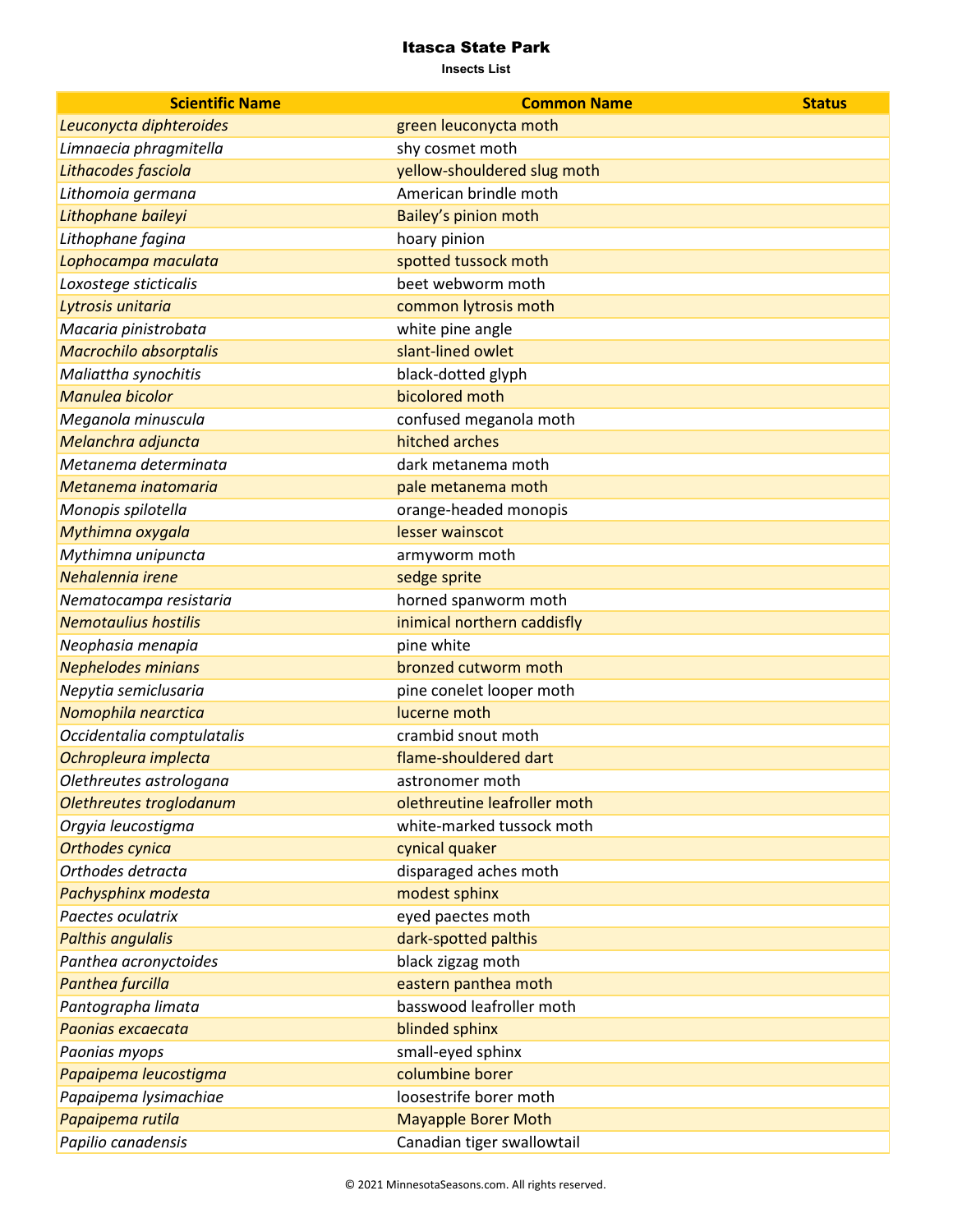| <b>Scientific Name</b>           | <b>Common Name</b>              | <b>Status</b> |
|----------------------------------|---------------------------------|---------------|
| Papilio glaucus                  | eastern tiger swallowtail       |               |
| Papilio polyxenes asterius       | black swallowtail               |               |
| <b>Paradiarsia littoralis</b>    | Labrador dart                   |               |
| Parallelia bistriaris            | maple looper moth               |               |
| Paranthrene tabaniformis         | dusky clearwing moth            |               |
| Parapoynx badiusalis             | chestnut-marked pondweed moth   |               |
| Parapoynx obscuralis             | obscure pondweed moth           |               |
| Pelochrista agricolana           | olethreutine leafroller moth    |               |
| Perizoma basaliata               | square-patched carpet moth      |               |
| Pero ancetaria                   | Hübner's pero moth              |               |
| Phalaenostola metonalis          | pale phalaenostola moth         |               |
| Phlogophora iris                 | olive angle shades              |               |
| <b>Phoebis sennae</b>            | cloudless sulphur               |               |
| Phragmatobia fuliginosa          | ruby tiger moth                 |               |
| Pieris oleracea                  | mustard white                   |               |
| Plagodis kuetzingi               | purple plagodis moth            |               |
| Plagodis phlogosaria phlogosaria | straight-lined plagodis moth    |               |
| Plagodis serinaria               | lemon plagodis moth             |               |
| Plataea calcaria                 | geometer moth                   |               |
| Platarctia parthenos             | St. Lawrence tiger moth         |               |
| Platynota idaeusalis             | tufted apple bud moth           |               |
| Plusia contexta                  | connected looper moth           |               |
| Plusia putnami                   | Putnam's looper moth            |               |
| Plusia venusta                   | white-streaked looper moth      |               |
| <b>Poanes hobomok</b>            | Hobomok skipper                 |               |
| Polia imbrifera                  | cloudy arches moth              |               |
| Polia nimbosa                    | stormy arches                   |               |
| Polites mystic                   | long dash                       |               |
| <b>Polites peckius</b>           | Peck's skipper                  |               |
| Polites themistocles             | tawny-edged skipper             |               |
| Pontia protodice                 | checkered white                 |               |
| Prionoxystus macmurtrei          | little carpenterworm            |               |
| Prionoxystus robiniae            | Robin's carpenterworm           |               |
| Probole amicaria                 | friendly probole moth           |               |
| Prochoerodes lineola             | large maple spanworm moth       |               |
| Protodeltote muscosula           | large mossy glyph               |               |
| Proxenus miranda                 | miranda moth                    |               |
| Pseudeustrotia carneola          | pink-barred pseudeustrotia moth |               |
| Pseudeva purpurigera             | straight-lined looper moth      |               |
| Pseudosciaphila duplex           | poplar leafroller moth          |               |
| Psilocorsis reflexella           | dotted leaftier moth            |               |
| Pyrausta orphisalis              | orange mint moth                |               |
| Pyrrharctia isabella             | Isabella tiger moth             |               |
| Raphia frater                    | brother moth                    |               |
| <b>Rhantus wallisi</b>           | Wallis' swimming beetle         |               |
| Rheumaptera hastata              | spear-marked black moth         |               |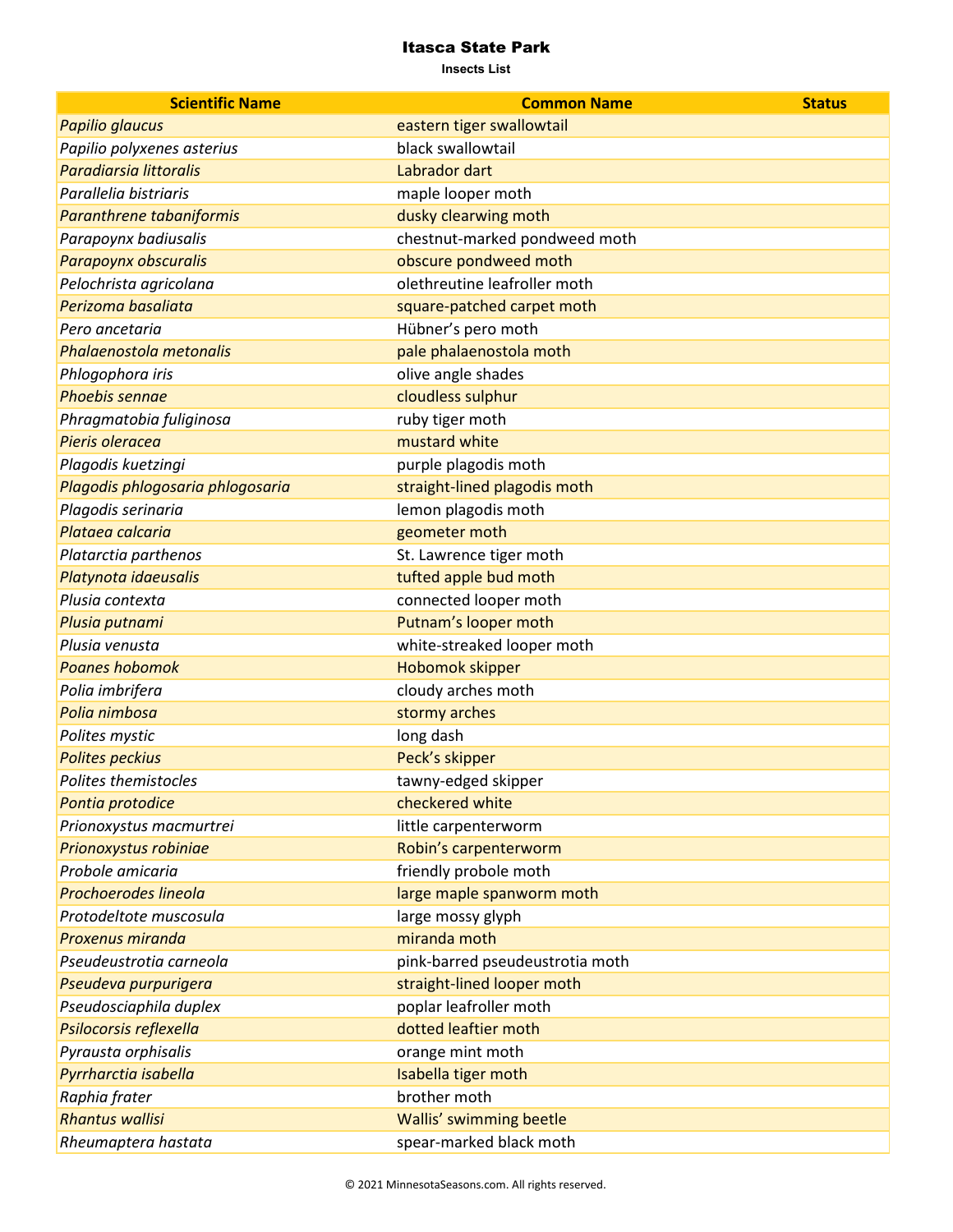**Insects List**

| <b>Scientific Name</b>                 | <b>Common Name</b>            | <b>Status</b> |
|----------------------------------------|-------------------------------|---------------|
| Rheumaptera prunivorata                | cherry scallop shell moth     |               |
| Rheumaptera subhastata                 | white-banded black moth       |               |
| Rivula propinqualis                    | spotted grass moth            |               |
| Schinia florida                        | primrose moth                 |               |
| Sciota basilaris                       | yellow-shouldered leafroller  |               |
| Scoliopteryx libatrix                  | herald moth                   |               |
| Sesia tibiale                          | American hornet moth          |               |
| Sicya macularia macularia              | sharp-lined yellow            |               |
| Smerinthus cerisyi                     | one-eyed sphinx               |               |
| Smerinthus jamaicensis                 | twin-spotted sphinx           |               |
| Spaelotis clandestina                  | clandestine dart              |               |
| Spargaloma sexpunctata                 | six-spotted gray              |               |
| Sphecodina abbottii                    | Abbott's sphinx               |               |
| Sphingidae                             | sphinx moths                  |               |
| Sphinx canadensis                      | Canadian sphinx               |               |
| Sphinx gordius                         | apple sphinx                  |               |
| Sphinx kalmiae                         | laurel sphinx                 |               |
| Sphinx luscitiosa                      | Clemens' sphinx               |               |
| Spilosoma congrua                      | agreeable tiger moth          |               |
| Spilosoma virginica                    | Virginian tiger moth          |               |
| Spiramater grandis                     | grand arches moth             |               |
| Sthenopis argenteomaculatus            | silver-spotted ghost moth     |               |
| <b>Sthenopis purpurascens</b>          | four-spotted ghost moth       |               |
| Sthenopis quadriguttatus               | four-spotted ghost moth       |               |
| <b>Sthenopis thule</b>                 | willow ghost moth             |               |
| Sutyna privata                         | private sallow                |               |
| Synanthedon acerni                     | maple callus borer            |               |
| Syngrapha hochenwarthi                 | plusiine looper moth          |               |
| Tetracis cachexiata                    | white slant-line              |               |
| Thorybes pylades                       | northern cloudywing           |               |
| Tortricidia flexuosa                   | abbreviated button slug moth  |               |
| Trachea delicata                       | delightful bird-dropping moth |               |
| Virbia laeta                           | joyful virbia moth            |               |
| Virbia lamae                           | bog holomelina moth           |               |
| Xanthotype sospeta                     | crocus geometer moth          |               |
| Xanthotype urticaria                   | false crocus geometer moth    |               |
| <b>Xestia badicollis</b>               | northern variable dart        |               |
| Xestia dolosa                          | greater black-letter dart     |               |
| Zale confusa                           | confused zale moth            |               |
| Zale duplicata                         | pine false looper moth        |               |
| Zale minerea                           | colorful zale moth            |               |
| Zanclognatha laevigata                 | variable fan-foot             |               |
| Zanclognatha protumnusalis             | complex fan-foot              |               |
| Zavreliella marmorata                  | non-biting midge              |               |
| Zenophleps lignicolorata lignicolorata | wood-colored carpet           |               |

Source: University of Minnesota Insect Collection (Entomology-UMSP); Retrieved 01/30/2022